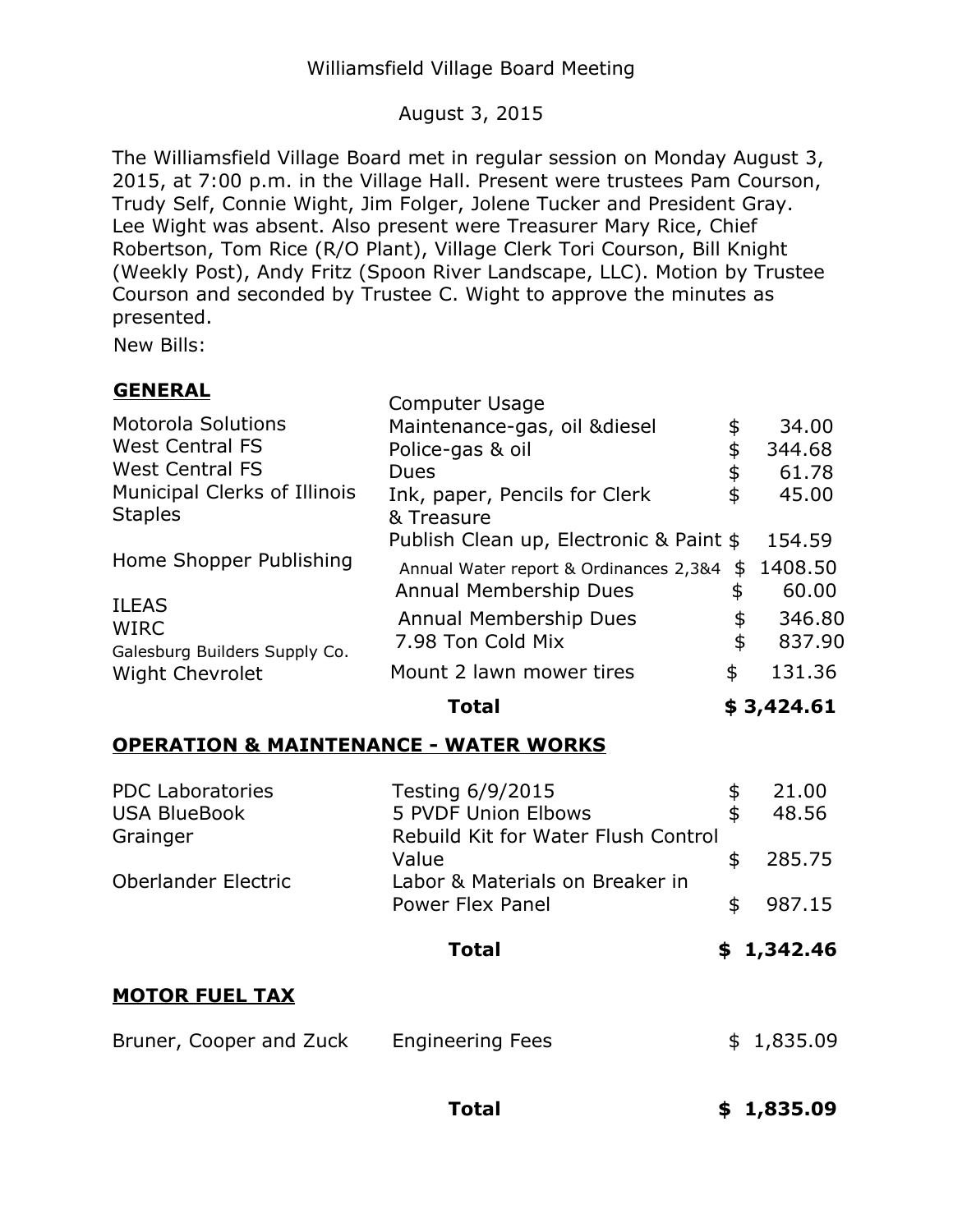Motion by Trustee Tucker and seconded by Trustee Self to approve the bills as adjusted. Roll Call Tucker-yes; Folger-yes; C Wight-yes; Courson-yes; Self-yes.

 Motion by Trustee C Wight and seconded by Trustee Folger to approve the financial statement. Roll Call Tucker-yes; Folger-yes; C Wight-yes; Coursonyes; Self-yes.

Public Comment:

Andy Fritz stated that their  $3<sup>rd</sup>$  work day at the park was successful. Andy and the volunteers finished resurfacing the walking path, made a path to the restrooms and took down the horse arena. The Wrangler Club has been notified that they have 30 days to collect any items from the horse arena that they would like to keep. Another work day will be schedule before Ag day that will be held on September  $13<sup>th</sup>$ . The restrooms doors will be painted.

 Correspondence: The State will be withholding the Villages income video gambling. The State also might start withholding the Motor Fuel Tax.

 Maintenance: Trustee Folger stated that oil and rock was laid by the new library and by the Catholic Church. The estimate to repair the culvert by Jim Mackie's house is \$550. The culvert will be purchased and installed. The maintenance department mowed the oversized weeds on Elm & Parkview St that was blocking the view of traffic. They also filled a hole in the street on Parkview St and repaired a rotting drop box in the culvert. Rick will get an estimate on hiring a company to clean the drain on Oak St by The Shop Around the Corner. John Howard is going to clean up trees in the park, at Larry Mattsons and at Galpins residence.

 Police Report: ATV ordinance has been typed up and will be mailed to lawyers for proper format and editing. Letters will be mailed out to specific residents for unsightly properties and unregistered vehicles.

The following calls for service were handled by the Williamsfield Department:

Driving Complaint Medical Driving Complaint ATV Complaint Gas Leak

 Transported to Hospital by Ambulance Warned and Advised Pine St/Issue Fixed GOA GOA

Citations Issued in Month of July:

Violations Citations Warnings